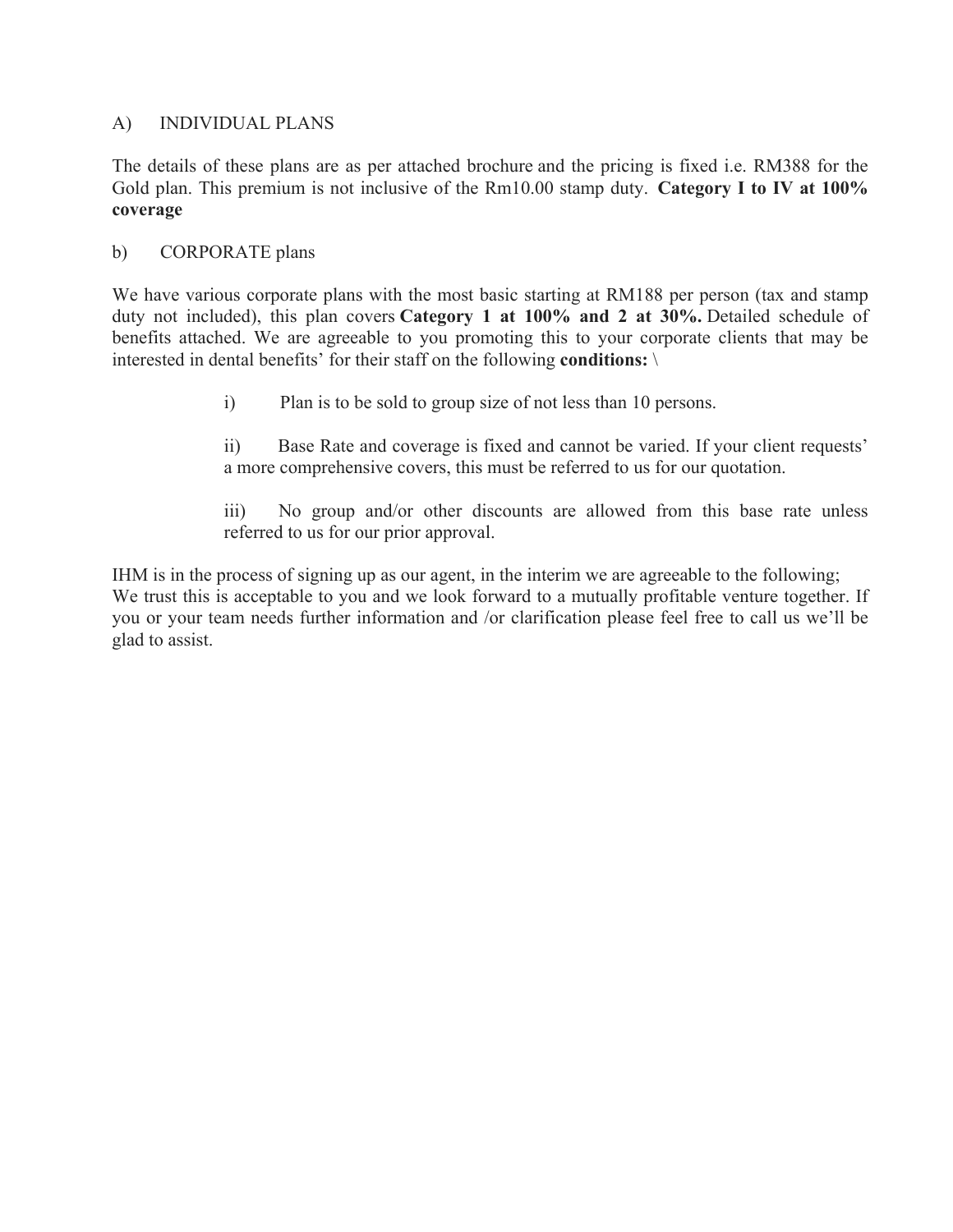| Schedule of Benefits                                                     |       |
|--------------------------------------------------------------------------|-------|
| Item Code Dental Treatment Description Rate                              | (RM)  |
| <b>Category I: Restorations &amp; Preventive Treatment</b>               |       |
| Amalgam / Composite fillings                                             |       |
| D020 - Single surface                                                    | 45.00 |
| D021 - Two surfaces                                                      | 55.00 |
| D022 - Three surfaces                                                    | 65.00 |
| D023 - Dentine Pins – per pin                                            | 25.00 |
| Anterior tooth colour fillings                                           |       |
| D030 - Class III                                                         | 55.00 |
| D031 - Class IV 63.00                                                    |       |
| D032 - Primary Teeth Single Surface Restoration Amalgam or Composite     | 40.00 |
| D033 - Primary Teeth Two/Three Surfaces Restoration Amalgam or Composite | 45.00 |
| D034 - Pulp Capping in deciduous teeth                                   | 42.00 |
| D035 - Fissure Sealant – per teeth                                       | 25.00 |
| Extractions                                                              |       |
| D040 - Anterior Teeth                                                    | 50.00 |
| D041 - Premolars                                                         | 55.00 |
| D042 - Molars                                                            | 60.00 |
| D043 - Primary Teeth - Anterior                                          | 30.00 |
| D044 - Primary Teeth - Posterior                                         | 35.00 |
| D050 - Scaling $&$ Polishing (Payment limited to 1 visit in 12 months)   | 65.00 |
| D060 - Dressing Per Tooth (Temporary fillings)                           | 35.00 |
| D070 - Medication (Inclusive of basic antibiotic)                        | 25.00 |
| $D080 - X-Ray$ (P.A only)                                                | 25.00 |
| <b>Category II: Root Canal Therapy and Surgical Extractions</b>          |       |
| Root Canal Therapy (RCT)*                                                |       |

| D090 - Single Root                                          | 250.00 |
|-------------------------------------------------------------|--------|
| D091 - Two Roots                                            | 310.00 |
| D092 - Three Roots                                          | 475 00 |
| D093 - Apicectomy Anterior Tooth                            | 110.00 |
| D094 - Pulpectomy (Root Canal Treatment on deciduous teeth) | 75.00  |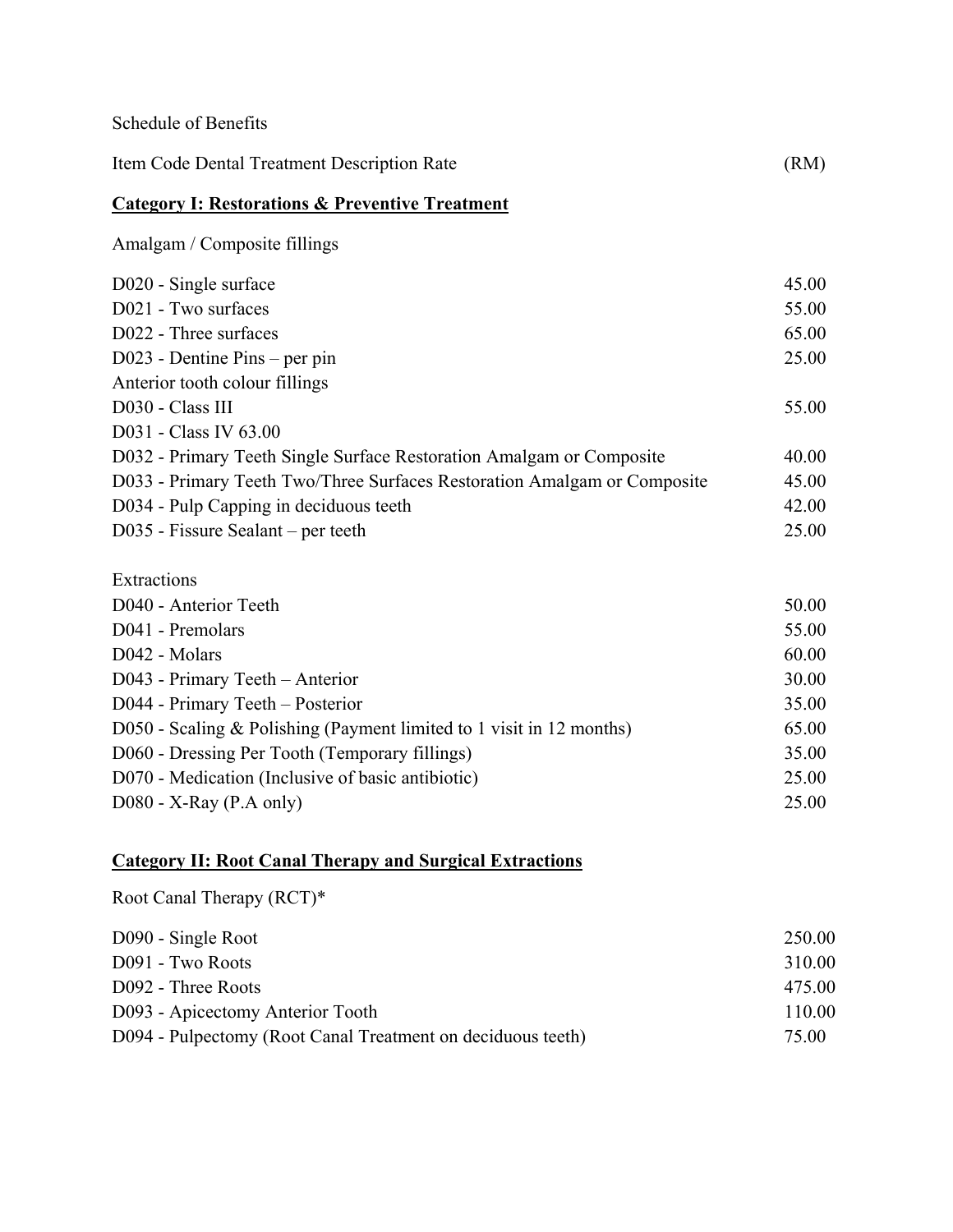Surgical removal of tooth\*\*

| D <sub>101</sub> - Removal of Embedded Root               | 175.00 |
|-----------------------------------------------------------|--------|
| D <sub>105</sub> - Wisdom tooth - Vertical Impaction      | 320.00 |
| D <sub>106</sub> - Wisdom tooth - Mesio-Angular Impaction | 450.00 |
| D <sub>107</sub> - Wisdom tooth - Horizontal Impaction    | 550.00 |
| D <sub>108</sub> - Upper wisdom tooth                     | 100.00 |

Item Code Dental Treatment Description Rate (RM)

### **Category III: Treatment Of Acute Periodontal Infection\***

| D <sub>120</sub> - Gingival Curettage per Visit                                     | 130.00 |
|-------------------------------------------------------------------------------------|--------|
| D121 - Periodontal Surgery or Cautery Per Visit                                     | 150.00 |
| *Maximum payable-1 visit per 6 months for first year of cover.                      |        |
| Subsequent years benefit will be subject to review. Written report may be required. |        |

### **Category IV: Dental Prosthesis** *Dentures+*

| D <sub>140</sub> - Simple Acrylic Plate 1-2 teeth | 225.00 |
|---------------------------------------------------|--------|
| D <sub>141</sub> - Each Extra Tooth               | 35.00  |
| D <sub>142</sub> - Full Dentures Single Arch      | 450.00 |
| D143 - Full Dentures Upper and Lower              | 900.00 |
| D144 - Cast Partial Plate                         | 430.00 |
| D145 - Cast Full Upper or Lower                   | 500.00 |
| D146 - Denture Repair / Tooth Addition            | 65.00  |
| D147 - Denture Reline Partial                     | 75.00  |
| D <sub>148</sub> - Denture Reline Full            | 150.00 |
|                                                   |        |

+ Qualifying Period – after 1 year of cover

#### **Category V: Major Dental Work** *Crowns & Bridges\**

| D <sub>150</sub> - Single Crown (Porcelain)  | 650.00 |
|----------------------------------------------|--------|
| D <sub>151</sub> - Bridge Porcelain per Unit | 650.00 |
| $D152 - Post & Core$                         | 175 00 |
| D153 - Metal Full Crown Non-Precious         | 550.00 |
| D <sub>154</sub> - Re-cementing Crowns       | 75.00  |

\* Qualifying period – after 1 year of cover, limited to one unit per year.

\*\* Max payable for bridge is 3 units of crown only.

X-rays must be provided for Crown & Bridge work.

Written approval from U.M.D. is required for crown & bridge work

### *Onlays \*\**

| D <sub>160</sub> - Non-Precious                                                            | 275.00 |
|--------------------------------------------------------------------------------------------|--------|
| D <sub>161</sub> - Gold Onlays                                                             | 375.00 |
| ** Qualifying period –after 5 years of participation in the scheme under the platinum plan |        |